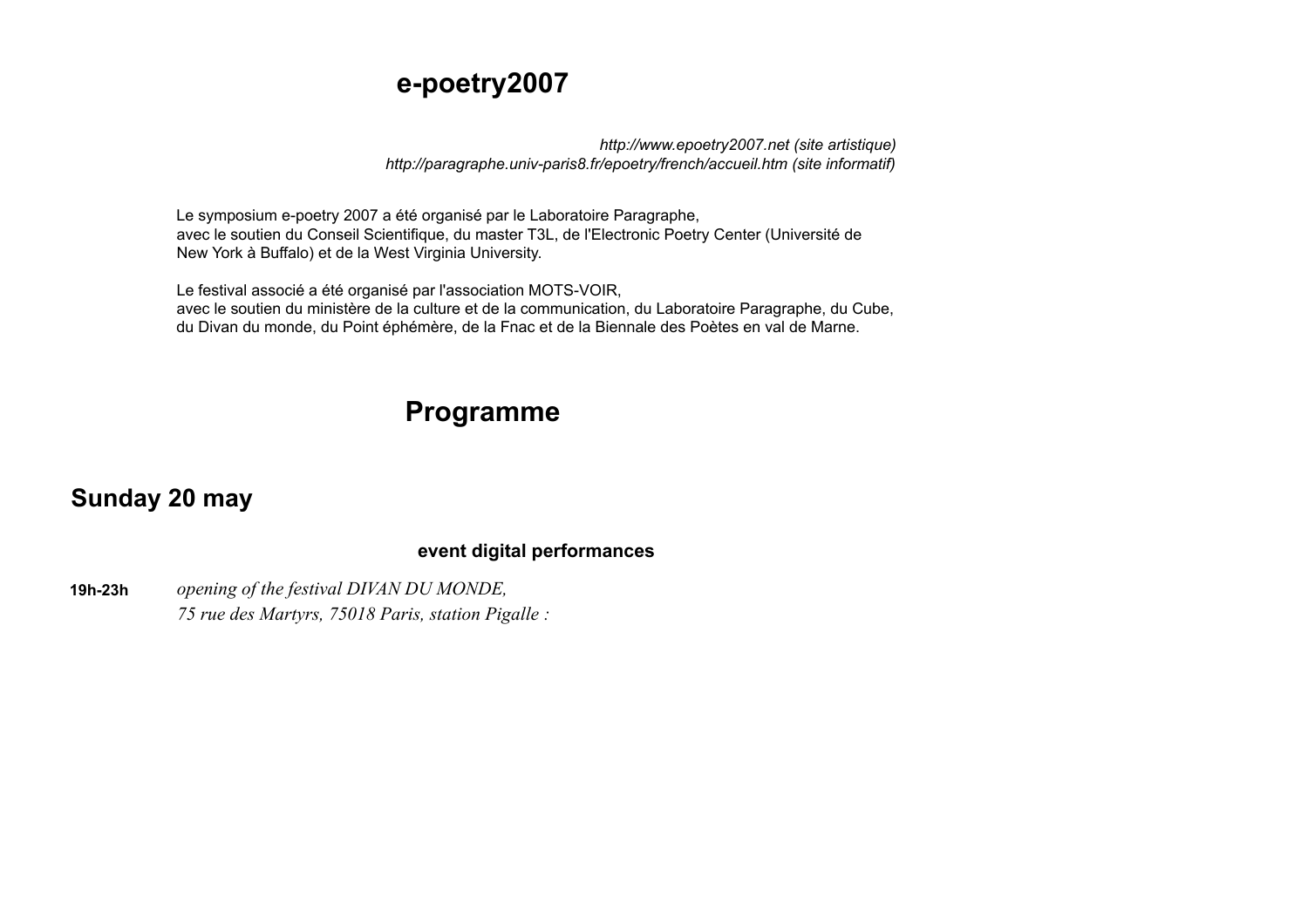Clemente Padin (Uruguay) Lucio Agra (BR) & Paulo Hartmann (BR) Lawrence Upton (UK)& John Drever (UK) Gérard Giacchi (F) [collective Transitoire Observable] Wilton Azevedo (BR) [collective Transitoire Observable] Jeorg Piringer (Autriche) Philippe Boisnard (F) & Hortense Gauthier (F) Chris Funkhouser (USA) & Daniela Franco(Mexique) & Alireza Khatami (Iran) Philippe Castellin (F) [collective Transitoire Observable] Loss Glazier (USA) [collective Transitoire Observable] Alan Sondheim (USA) & Charles Baldwin (USA) Jay Bolter (USA) & Karen Head (USA) & Maria Engberg (N)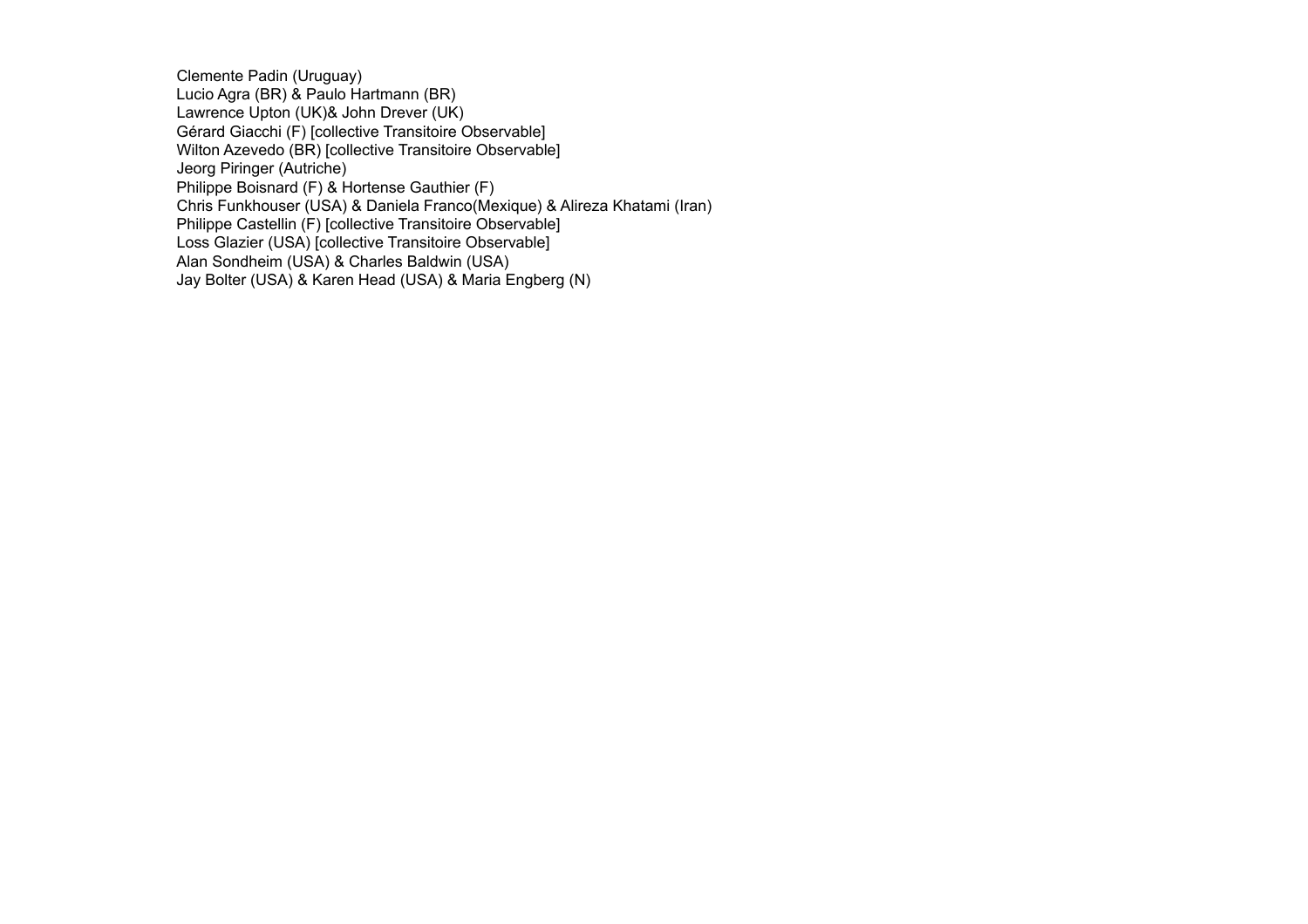## **Monday 21 may**

### **symposium - University Paris8 - amphi X**

| 9h<br>9h20<br>10h 10<br>10h20 | reception of participants<br>opening of the symposium<br>going through the survey INFOLIPO                                                                                                                                                                                                                                                                                                                   | pause café     |
|-------------------------------|--------------------------------------------------------------------------------------------------------------------------------------------------------------------------------------------------------------------------------------------------------------------------------------------------------------------------------------------------------------------------------------------------------------|----------------|
| 10h30                         | round table on the relationships between digital poetry and avant-gardes,<br>with the participants of the event of Sunday.<br>Chairman: Alexandre Gherban                                                                                                                                                                                                                                                    |                |
| 12 <sub>h</sub>               | and installation in room Z1 "œuvre pour un apéritif"<br>by Cécile Buchet (Suisse) & Delphine Riss (Suisse)                                                                                                                                                                                                                                                                                                   | pause déjeuner |
| 13h30<br>14h50                | session "historic and philosophy of the digital poetry".<br>Chairman: Serge Bouchardon<br>Chris Funkhouser (New Jersey Institute of Technology)<br>Le(s) Mange Texte(s):<br>Creative Cannibalism and Digital Poetry<br>Pedro Reis (Université Fernando Pessoa)<br>Portuguese Experimental Poetry - Revisited and Recreated<br>Komninos Zervos (Griffith University)<br>The Virtualization of Poetry and Self | pause café     |
| <b>15h05</b>                  | session "sémiotics and esthetic".<br>Chairman : Jean Clément                                                                                                                                                                                                                                                                                                                                                 |                |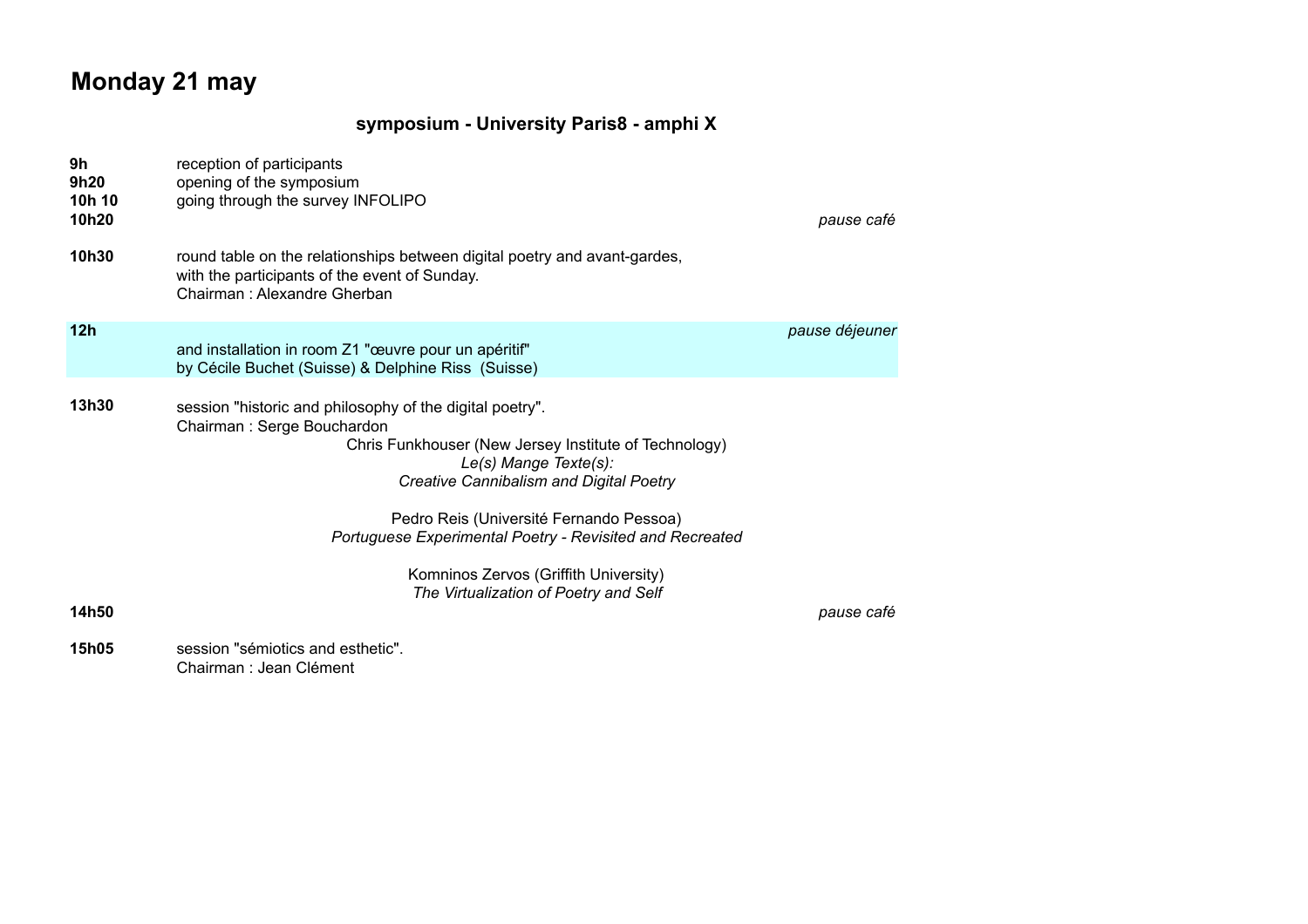#### Alexandra Saemmer (Université Lyon 2) *Quelques manifestations d'e-poéticité*

Serge Bouchardon (UTC) *L'apparition / disparition, une figure centrale de l'écriture interactive*

Pablo Gervás, Raquel Hervás, Jason Robinson (Universidad Complutense de Madrid) *Difficulties and Challenges in Automatic Poem Generation: Five Years of Research at UCM*

*Eduardo Kac (School of the art Institute of Chicago) Quelques relations entre poésie numérique, poésie holographique et biopoésie*

**17h** *pause et dîner*

#### **event Webpoetry**

#### **20h-23h** *Le Point éphémère, 200 quai de Valmy, 75010 Paris, station Jaures :*

Jim Rosenberg (USA) A.Strid (F) Benjamin Gomez (F) Patricia Rydzok (F) Aya Karpinska (USA) Jason Nelson (Australie) Agence Topo (Canada) Xavier Malbreil (F) Eugenio Tisselli (SP)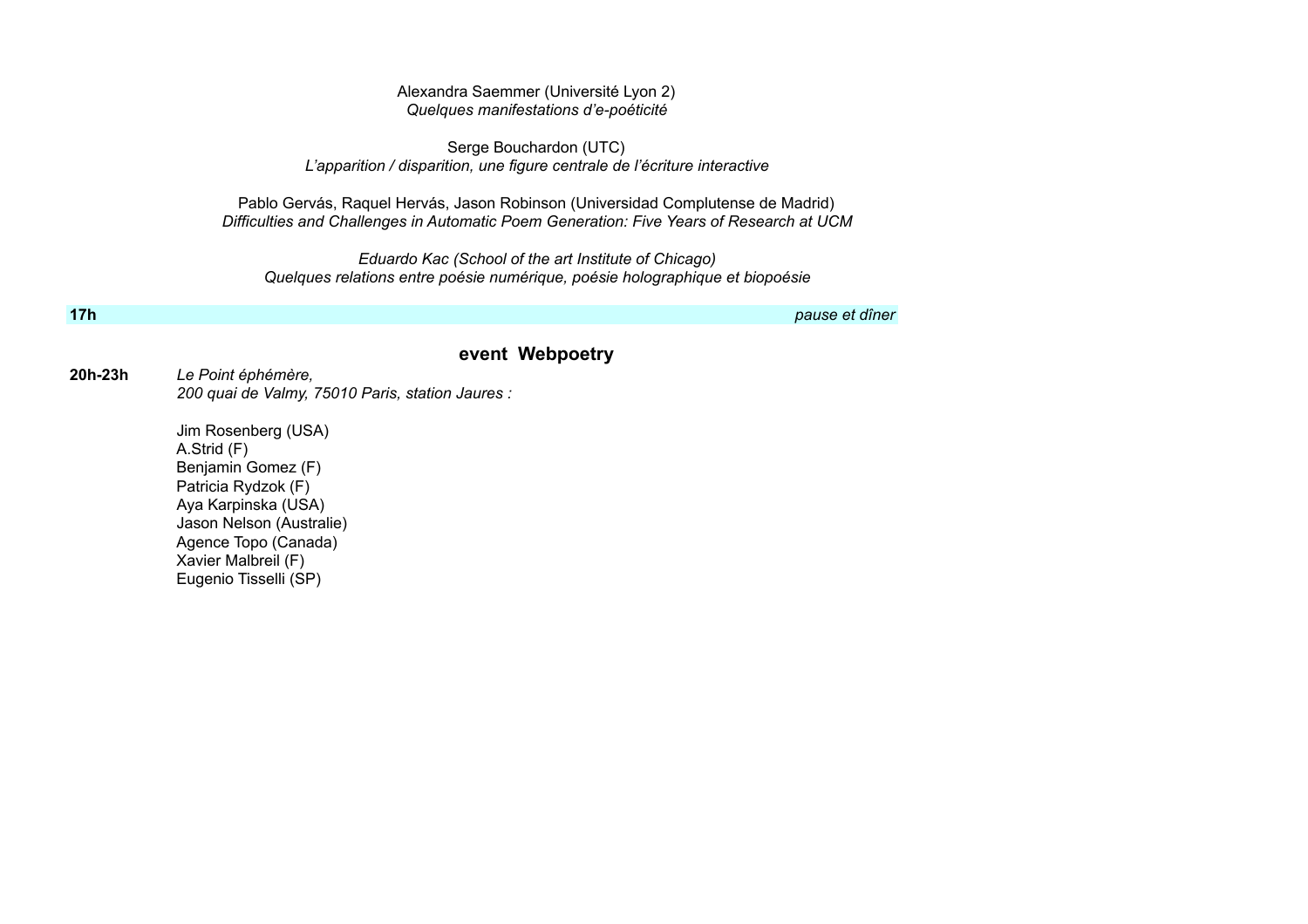## **Tuesday 22 may**

|                | symposium - University Paris8 - amphi X                                                                                                                                                                         |                |
|----------------|-----------------------------------------------------------------------------------------------------------------------------------------------------------------------------------------------------------------|----------------|
| 9h             | session "translation of digital poetry".<br>Chairman: Michel Bernard                                                                                                                                            |                |
|                | Friedrich Block (Brueckner-Kuehner Foundation) & Rui Torres (Fernando Pessoa University)<br>Poetic Transformations in(to) the Digital                                                                           |                |
|                | Giuliano Tosin (Universidade Estadual de Campinas - UNICAMP)<br>Poésie, technologie et traduction inter-sémiotique au Brésil :<br>perspectives et études de cas                                                 |                |
| 10h20          | Jim andrews (Vispo)<br>On bpNichol's First Screening                                                                                                                                                            | pause café     |
| 10h30          | round table on the relationships between digital poetry and hypertext,<br>with the participants of the event of Monday.<br>Chairman: Loss Glazier                                                               |                |
| 12h            | and installation in amphi X "imposition"<br>by John Cayley (UK)                                                                                                                                                 | pause déjeuner |
| 13h30          | "experiences of translation/transcription of digital poetry"<br>with Hélène Perrin (Université Paris8), Arnaud Regnauld (Université Paris8)<br>and Marcus Bastos (Pontificial Catholic University of São Paulo) |                |
| 14h50<br>15h05 | session "semiotics and device".<br>Chairman: Sandy Baldwin                                                                                                                                                      | pause café     |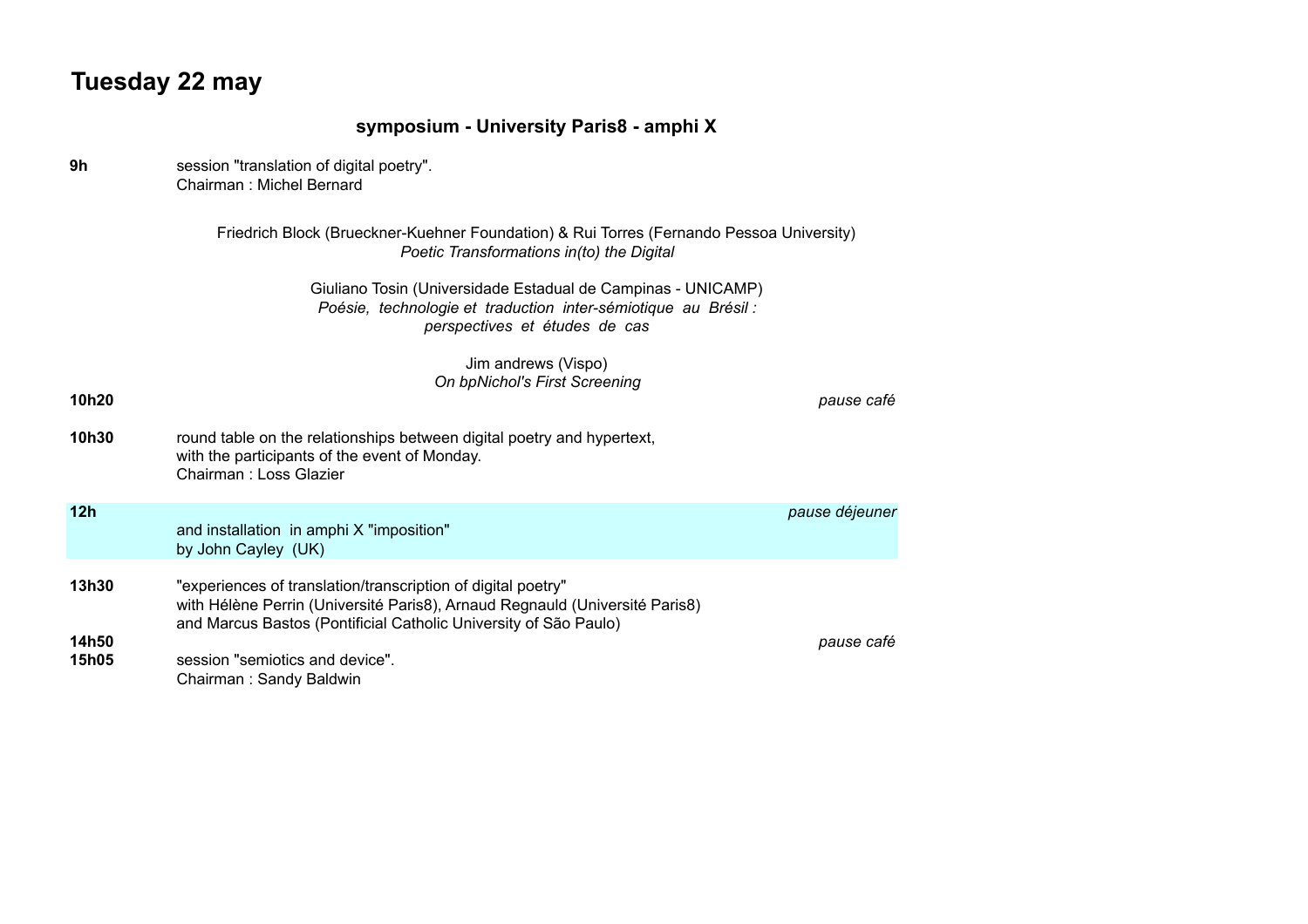#### A. Strid *Exploration des perceptions, forme poétique et support numérique*

Roberto Simanowski (Brown University) *Digital Literature, Installation, Poetry: Listening Post*

> Janez Strehovec(University of Ljubljana) *Digital Word in a Palm*

Loss Glazier (University SUNY Buffalo) *Poetry and moving*

**17h** *pause et dîner*

### **event animated performative poetry**

**20h-23h** *Le Point éphémère :* 

Jim Andrews (Canada) [collective Transitoire Observable] Jérôme Fletcher (UK) Alexandre Gherban (F) [collective Transitoire Observable] Maria Mencia (SP) Tibor Papp (F) [collective Transitoire Observable] & Claude Maillard (F) Zervos Komninos (Australie) Alan Bigelow (USA) Simon Biggs (UK) Stéphanie Strickland (USA) & Cynthia Lawson Jaramillo (USA)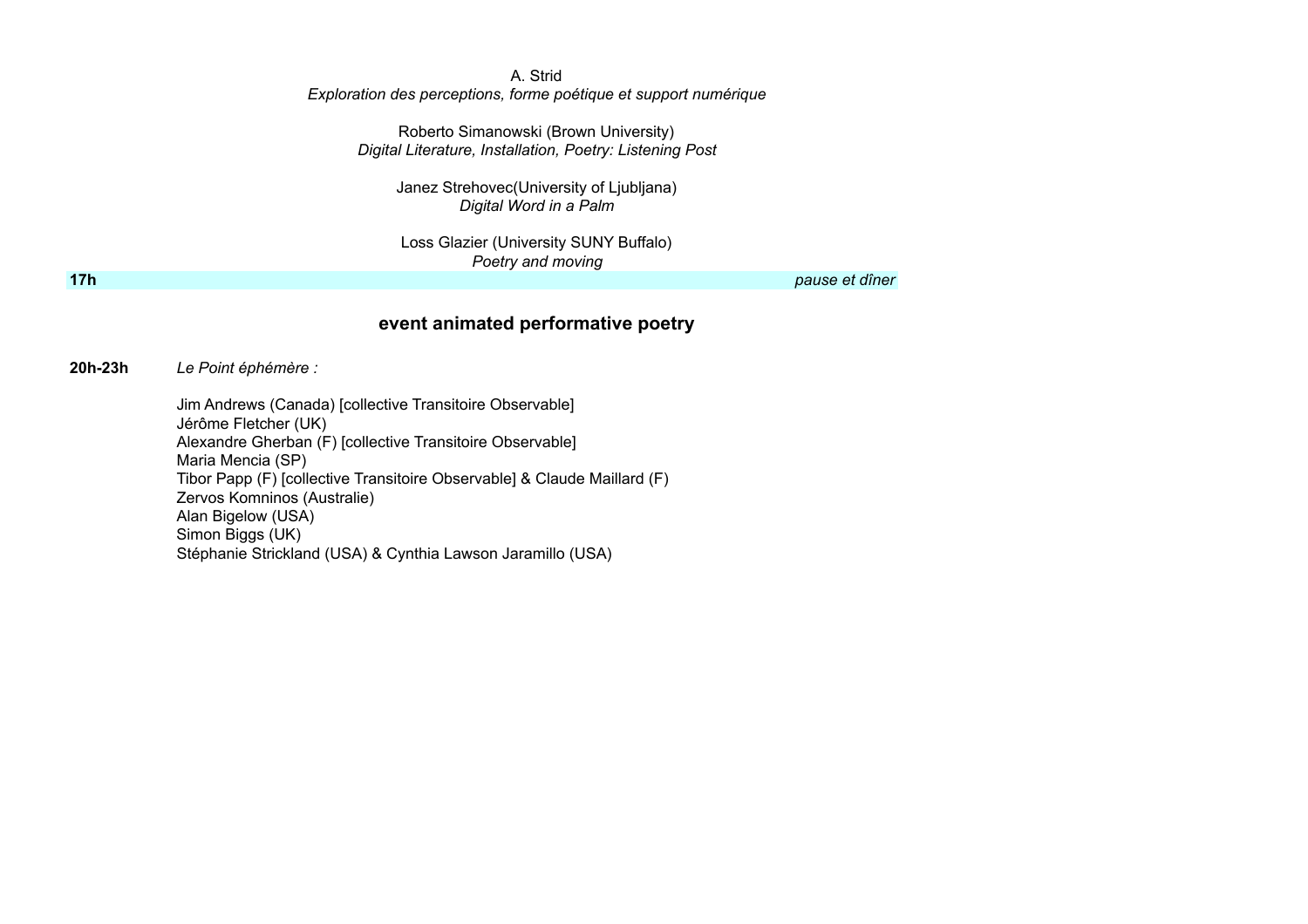# **Wednesday 23 may**

|                | symposium - University Paris8 - amphi X                                                                                                                                          |
|----------------|----------------------------------------------------------------------------------------------------------------------------------------------------------------------------------|
| 9h             | session "code and langage".<br>Chairman : Jean-Hugues Réty                                                                                                                       |
|                | Jeorg Piringer<br>Nam Shub - A Text Creation and Performance Environment                                                                                                         |
|                | Camille Paloque-Bergès (Paris8) & Justin Katko (Brown University)<br><u style="display: none"> What Spam Means to Network Situationism </u>                                      |
|                | Jim Carpenter (University of Pennsylvania)<br>Writing the World: Toward a Systems Approach to E-Writing                                                                          |
| 10h20<br>10h30 | pause café<br>round table on the contribution to digital poetry of Web principles and programs,<br>with the participants of the event of Wednesday.<br>Chairman: Patrick Burgaud |
| 12h            | pause déjeuner                                                                                                                                                                   |
| 13h30          | session "the device in digital poetry".<br>Chairman : Loss Glazier                                                                                                               |
|                | Fanny Georges (Université Paris1)<br>Ritournelle poétique et poïétique de la signification                                                                                       |
|                | Laura Borràs & Joan Elies Adell (UOC)<br>Comment lire la littérature numérique ? L'expérience de l'enseignement de la Poésie Numérique dans<br>les Études de Philologie Catalane |
|                | Giovanna di Rosario (Université de Genève) & Matteo Gilebbi (University of Madison)<br>Rose Shaped Interface: Sensing the Multimateriality of E-poetry                           |
| 14h50          | pause café                                                                                                                                                                       |
| 15h            | round table on generation and animation,<br>with the participants of the event of Tuesday.<br>Chairman: Philippe Bootz                                                           |